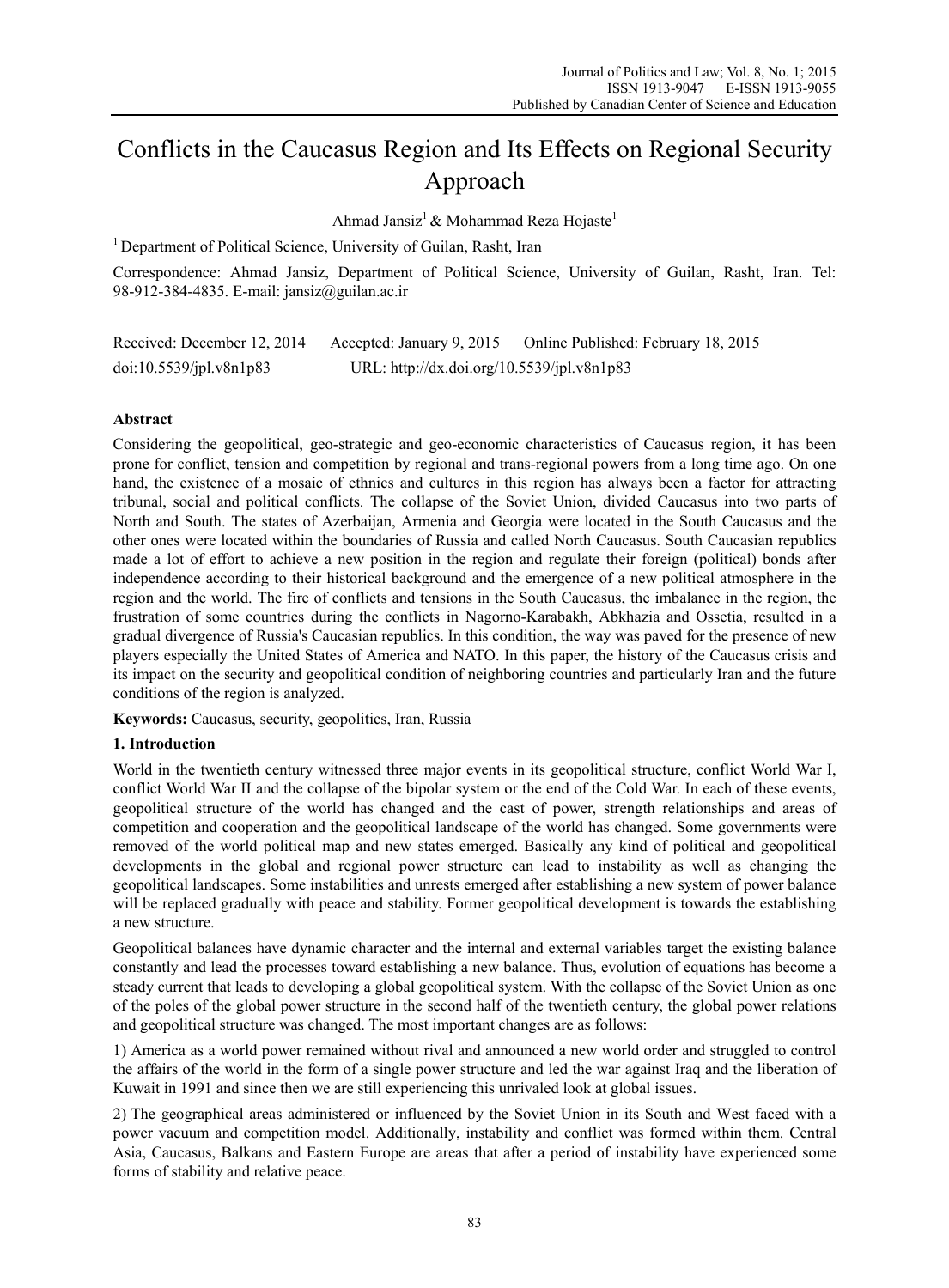The collapse of the bipolar system led to two waves of regional instability in the world:

a) The first wave was related to early 1990s and influenced the geographical areas of the South and West of the former Soviet such as Central Asia, Caucasus, Balkans and Eastern Europe. This wave began to be controlled and the mentioned areas achieved a relative and fragile calm.

b) The second wave made the Middle East unstable, especially in the early twenty-first century and is still continuing increasingly. This instability is the result of the confrontation between the two main actors, i.e., the trans-regional actor and especially America that is seeking to control this geographic area and the regional players including a collection of some states and nations as well as organized groups that are not necessarily consistent and united with each other and this phenomenon partly reflects what Samuel Huntington calls the "Clash of civilizations of the West and Islam" (Huntington, 1993).

The result of this confrontation and conflict is the development of the crisis in the Middle East and even spread of the competition range and fight to the surrounding area and the development of geopolitical processes in West Asia and Eurasia and Central Asia. This issue of Palestine, Israel, Lebanon, Iraqi crisis, Karabakh crisis and the conflicts in Caucasus especially the South Caucasus, issues and conflicts of Central Asia and tensions and distrusts of the countries of the region towards issue of Afghanistan, Pakistani security crisis, confrontation crisis between Iran and America. The question of legitimacy of governments, spread of fundamentalist beliefs, development of Arabic, Turkish and Iranian gaps defined as term "triangle of gap", insecurity and terror crises are clear examples in this regard. These crises provide the necessary potential to develop instability, insecurity and change.

Conflicting forces in this region have different functions in terms of their interests and often oppose with each other. The Soviet collapse divided Caucasus into two parts. Thus, the states of Azerbaijan, Armenia and Georgia in the South Caucasus and the remaining lands as the North Caucasus were placed within the borders of Russia. North Caucasus region is located in a remote and under developed region and has a strategic importance. This area served as a guard for Russia against the Muslim World and in fact has the role of a buffer zone and defensive line for Russia. Residents of this area have their own customs and are Muslims apart from Ossetians.

Independence of the Caucasus countries and Central Asia and the collapse of the old order, led to geopolitic irregularities in the region and consequently global geopolitics have changed somewhat. These transformations are accompanied with the elements and factors that have made the situation in the region more complex due to coexistence of these republics in the Soviet Union. This situation in the new born independent states is faced with threats which can lead to instability in the region. In fact, the internal situation in the Caucasus countries and their external relations can alter the balance of power in the region. Any change in the relations and balance of power in the region affects the neighboring countries especially Russia, Iran and Turkey, and this limited circle will be widened by joining a number of other countries.

# **2. Literature Review**

The book Regions and Powers: The Structure of International Security by Barry Buzan and Ole Waever, from a theoretical point of view, has greately contributed to this article. This book, in spite of being the continual of recent studies in the field of international peace and security, is particularly important from the perspective of regional studies, too.

In their book, Buzan and Waever clearly show the relationship between security processes and the formation of regions. They believe that the end of the Cold War has increased the importance of regional level in international security although this does not mean the supremacy of regional level over domestic or international level in terms of security in all regions.

This book develops the idea that since decolonization, regional patterns of security have become more prominent in international politics and relations. The authors combine an operational theory of regional security with an empirical application across the whole of the international system. The main focus is on the post-Cold War period, but the history of each regional security complex is traced back to its beginnings. By relating the regional dynamics of security to current debates about the global power structure, the authors unfold a distinctive interpretation of post-Cold War international security, avoiding both the extreme oversimplifications of the unipolar view, and the extreme deterritorialisations of many globalist visions of a new world disorder. Their framework brings out the radical diversity of security dynamics in different parts of the world.

Buzan believes that in the CIS, a great power, Russia, is located in the center. The idea of CIS changing into a standard regional security complex, in case of the relative decline of Russian power, is possible. In this region, the security situation is relatively complex: a wierd combination of security regime, the formation of conflicts,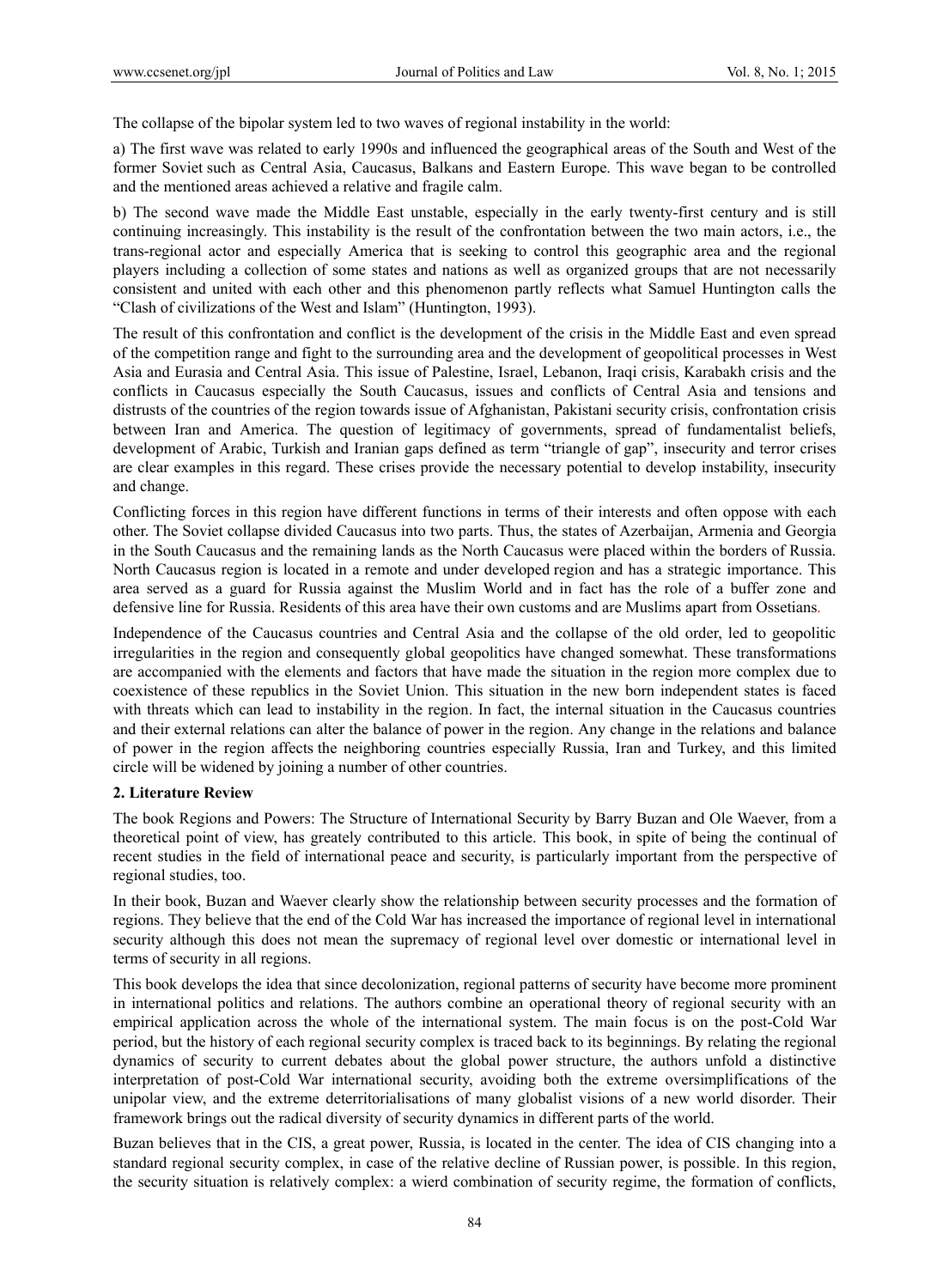and efforts for a hegemonic regime (Buzan, 2003).

On the other side, Birthe Hansen, Peter Toft and Anders Wivel in their book Security Strategies and American World Order: Lost Power, examined the security importance of Russia's border regions. In their view, the soft balance of Russia with major powers since the mid-1990s was supported by the regional strategy of this country in borderlands. After the Soviet Union collapsed in 1991, much of Moscow's influence in the border regions was lost. However, in the late 1992, Russia showed its border approach based on saving the influence. These borderlands have long been important due to security, cultural, and economic reasons. These countries played roles in the field of security purposes such as preventing the spread of instability from the South Caucasus to Russia. Moreover, these regions play an important role in the optimal functioning of the Russian air defense system of radar stations. These areas contain the human and material resources necessary for the Russia to achieve superpower status again. Therefore, it is important to understand the strategy of Russia about border regions. In these regions, Russia often uses subtle ways of depending and "Divide and Rule" rather than outright military invasion or full-scale threat (Hansen, Toft & Wivel, 2009).

#### **3. Methodology**

This research has been done using descriptive-analytical research method. To explain the purpose of the article properly, the post-Soviet political developments in the Caucasus region were reviewed and their dimensions were analyzed. This research aims to identify the impacts of the regional crisis of Caucasus on security conflicts of the area. Therefore, first, the geopolitical importance of the region, population, cultural, and identical mosaics of region communities, the role of regional and trans-regional players such as international organizations and governments in Caucasus conflicts and security plans of regional and trans-regional players have been investigated; afterwards, the results were reviewed and the future prospective was expressed.

Data collection was conducted using library methods and researchers referred to authentic books, journals, and regional and international media to access the information.

# **4. The Spatial Range of the Caucasus and the Political Components of This Geographical Area**

Use of the term Caucasus for the name of this region dates back to the early 19th century. In fact scientists of Academy of Sciences St Petersburg during the Petrus I, era -*Russian tsar*- applied the name of Caucasus for the first time. Now when we look to the Caucasus region from the perspective of political, geographical, cultural and ethnic boundaries, we face with different definitions of the region of Caucasus each with distinct boundaries.

Geographers divide Caucasus to the Northern and Southern parts. In this division North Caucasus includes autonomous republics such as Adige, Qarachay-Cherkessia, Kabardino-Balkaria, Balkar, North Ossetia, Chechnya, Ingoshia and Dagestan that are located within the borders of Russia. South Caucasus includes Azerbaijan, Armenia and Georgia republics with considering the autonomous republics of Abkhazia, Nagorno-Karabakh, Nakhchivan and South Ossetia. South Caucasus is a so-called artificial term and its real name in the literature of the region is "Beyond-Caucasus". Russians name it «Zakavkay» and British people call it «Trans-Caucasia». Ottomans and Arabs have called it Mavera-e-Caucasus (Demir, 2003: 59).

# *4.1 General and Identity Features of Caucasus*

Caucasus is a region between the Black Sea and the Caspian Sea and contains the Caucasus Mountains catchment generally. This region, despite being geographically united, but is various in terms of cultural – social aspects and even historical indicators. Caucasus is considered as the confluence and the border between the Islamic –Eastern Culture with Western- Christian culture (Orthodox). This region has a history of several thousand years of civilization and culture. Its passage and road position has historically made suitable this area to be the place for collision of different cultures and civilizations (Afshordi, 2001: 79). Caucasus is the border between the dominant cultures of the region, i.e., Russian, Turkish and Persian cultures. This area can be a part of the Three Kingdoms of the Ottomans and the Russians in the past and now is known as the border region between the three neighboring countries of Iran, Turkey and Russia. In the end Caucasus is considered as the "mosaic of ethnics". In this geographical area, more than 50 ethnic and linguistic groups of the language families of Turkish -Altaic, Indo- European and Caucasian- Iber live together (Amir Ahmadian, 2004: 320). Also, 36% of the Caucasian population is Turkish and 56% of its lands belong to Turks (İlhan, 2005: 205).

# *4.2 Geopolitical Characteristics of the Caucasus Region and Its Position in the International System*

Considering the geostrategic and geopolitical situation of Caucasus region, it has always been considered one of the centers of regional and trans-regional attention. Before the collapse of the Soviet Union .The most important factor of geopolitical and geo-economical importance of this region was its role as the main relationship passage of the Soviet through Iran and Black Sea with the outside world as well as its strategic role as a defensive shield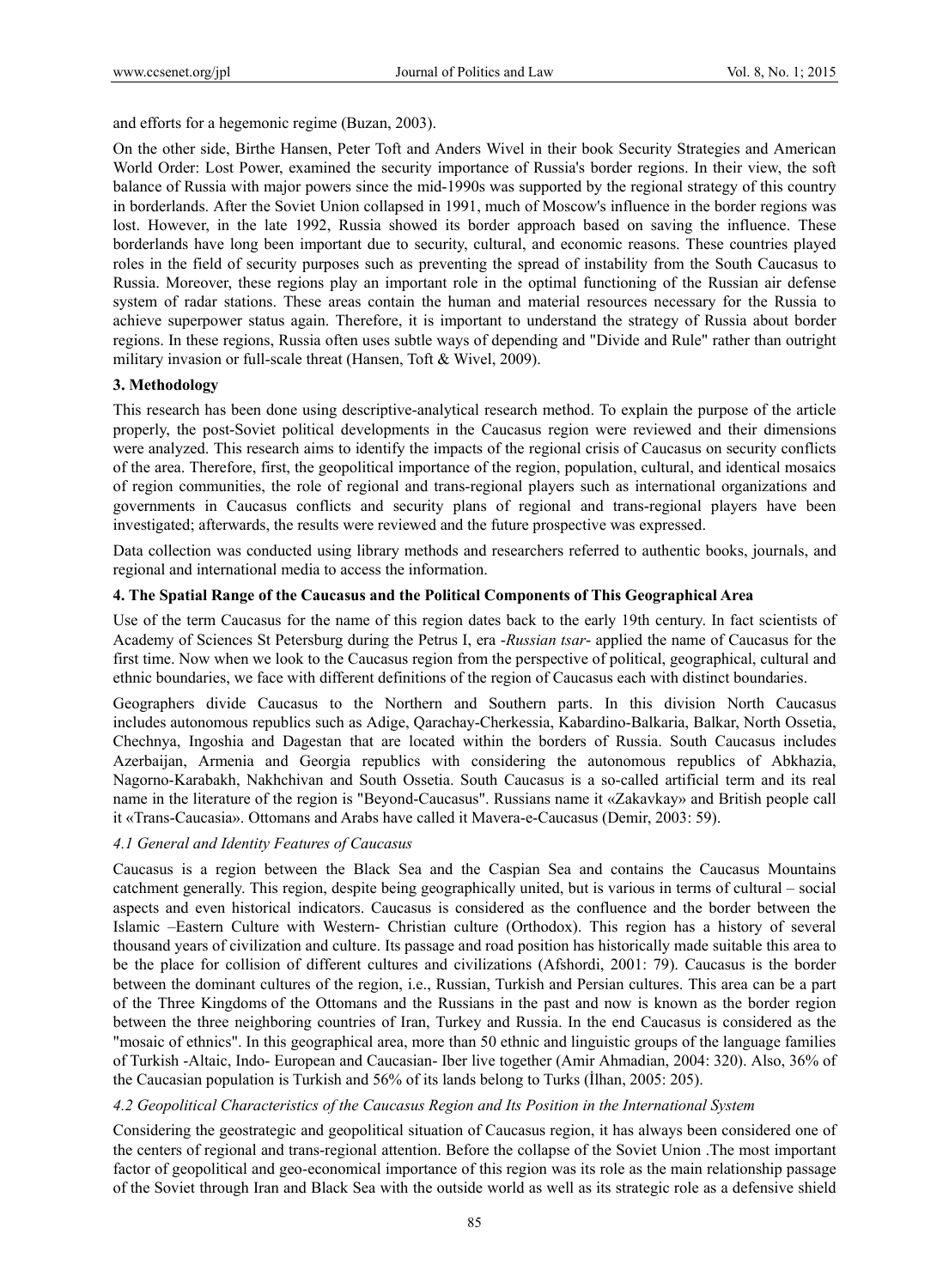for the communist world against global capitalism. However, after the collapse of the Soviet Union, considering the geopolitical realities of the region and the surrounding areas including the legal regime of the Caspian Sea, the Caucasus role for exporting the Caspian and Central Asian energy resources to international markets, the transportation and communication situation of Caucasus among the geopolitical fields of Central Asia, Middle East, Black Sea and Anatolia and consequently the continuity and geopolitical interests of Caucasus with the surrounding geopolitical regions, the regional and trans-regional interests in the Caucasus, the ethnic-linguistic and complex interwoven political geography of the region and its cultural affinity with the surrounding areas, geopolitical conflicts in the region, strong repulsive forces and behavioral patterns between the governments in the region in political and economic relations with each other and with the regional and trans-regional governments and accordingly, the geopolitical pattern of the region, Caucasus has found special role in the regional and international geopolitical and geo-economical equations.

Also, the Caucasus is located on the corridor connecting North-South and West-East and is considered the Border crossing of the two great civilizations of Islam and Christianity, and the entrance gate of Great Powers to the Central Asia region and is the only communication road to the world of Turkish countries (Turkey and Turkic states of Central Asia). Moreover, there is also considerable underground resources in this area and its other geopolitical -geo-economical advantages that have attracted the attention of regional and trans-regional powers to this area (Gholizadeh, 2008: 456).

There is no eminent power in Caucasus region in terms of structure and hierarchical system of power and in terms of power structure associated with regional and trans-regional geopolitics. However, one can say that Republic of Azerbaijan is ranked first in the region in terms of the local authority level and Georgia and Armenia are placed in the next ranks.

In other words, Republic of Azerbaijan is the most powerful government of this region and has the strongest army as well. It is worth noting that this country with the helps of the West has formed the most advanced army of Caucasus region. Azerbaijan's proven oil reserves were as many as 7 billion barrels at the end of 2008 that consist about one percent of the world's proven reserves. Moreover, Azerbaijan's proven gas reserves has been 2.1 trillion cubic meters and this country has produced 14.7 billion cubic meters of gas annually; as a result, it has joined to the exporters of gas in the region.

Republic of Azerbaijan has succeeded to reach its GDP from 4.2 billion in 1994 to 3.46 billion dollars in 2008. At the same time, per capita income has reached from 319 \$ in 1995 to 5321 \$ in 2008 (approximately seventeen-fold increase). Azerbaijan's Government consumes 7.22% of GDP and its annual budget deficit is less than 1%. Since 2003 the exchange rate of Manat (monetary unit of Azerbaijan) has been strengthened against Dollar and the national currency has been benefiting from stable power. In 2007, in Azerbaijan, about 5 billion \$ direct investments have been carried out which is unprecedented in the region (Amir Ahmadian, 2008: 22).

The opening of pipeline, Baku-Tbilisi-Ceyhan and gas pipeline, Baku-Tbilisi–Erzurum has increased the revenues of Azerbaijani government and its double-digit GDP growth in recent years has surprised observers. Investment in oil and energy industry has transformed the face of this country as well as economic, social and eventually political structure of the country. Accordingly, Azerbaijan is going to play role relying on regional and trans-regional allies and powerful structures earned through oil revenues. This is despite the fact that, the armed forces of Azerbaijan are trained and modernized based on European standards. It has been said that, Azerbaijan may join NATO earlier than Georgia and Armenia. Therefore, Baku has become a center for traveling and visiting world leaders and senior officials of the world. In this regard, international conferences, formal meetings, holding festivals and international congresses and other measures of Azerbaijani government play a greater role in the region and the world, and represent that Baku is willing to be internationalized.

Also, choosing Baku as the cultural capital of Islam world in 2009 by UNESCO and ISESCO, show the potentials of Azerbaijan in international important occasions. Thus, the Republic of Azerbaijan not only does not feel any threats but also wants to adopt an independent foreign policy by focusing on economic empowerment and supports of companies that have invested in this country. As a reminder, less country can be found that despite the crisis in the international territorial integrity can take steps towards the development of infrastructures. Azerbaijan has reached a degree of power in all areas (wealth, industry, education, science, culture and the armed forces) that can easily conquer Karabakh front by mobilizing the young and gain its sovereignty in the area again. But the Azerbaijani authorities are well aware of the fact that a bad peace is better than a good war. There is no winner in a war and even the victorious side of the war is lost in fact.

On the other hand, the most important characteristic of the region in the global system is the regional geostrategic function in the area of competition between surrounding powers and trans-regional powers in the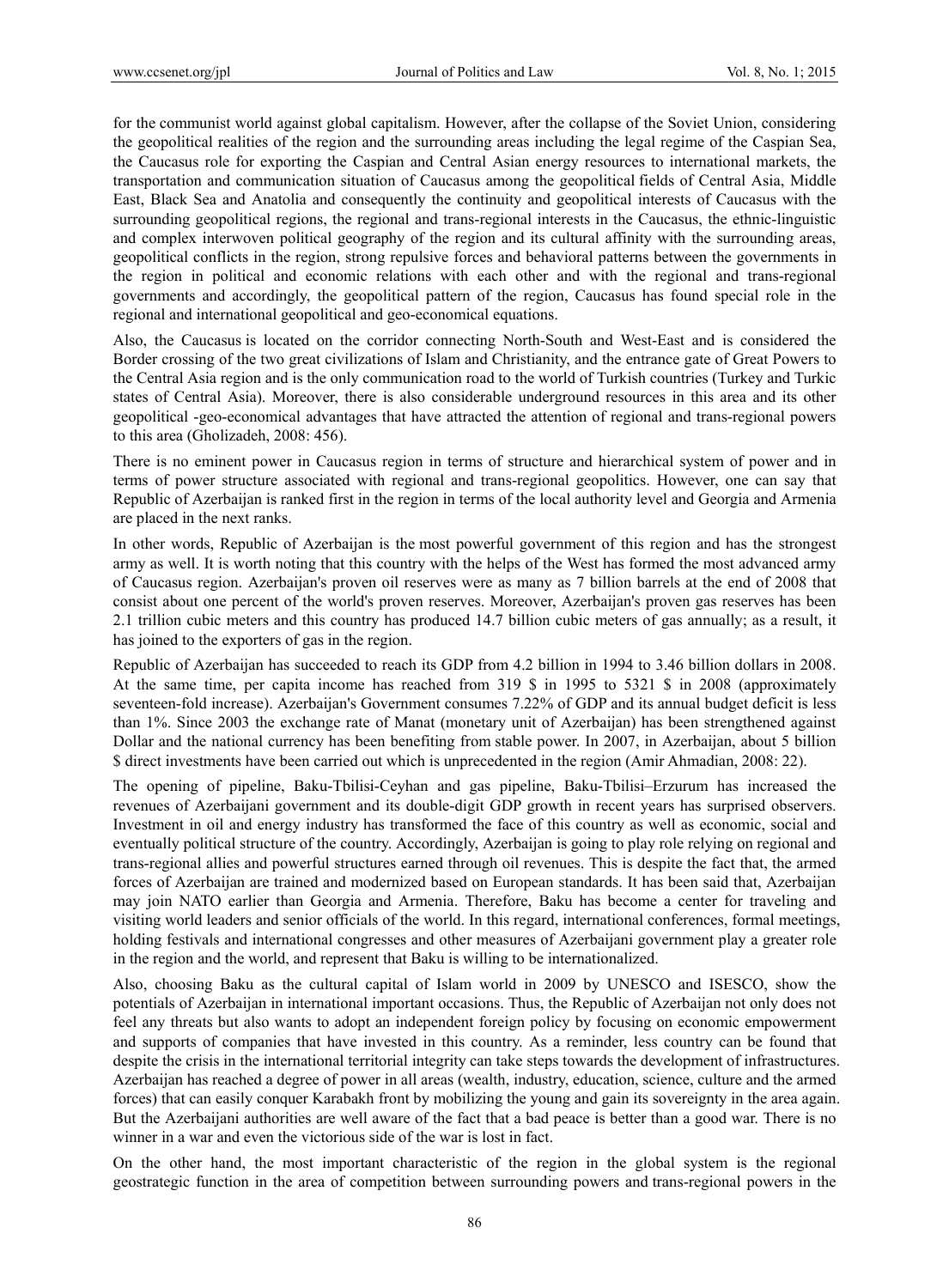region. Caucasus region in the field of supplying fossil energy and sending it to the international markets play an important role too. Also, this region acts as the entrance and exit gate of Central Asia in the area of geopolitical competitions of the great powers. In this regard, the South Caucasus is geostrategically important as a corridor connecting Europe to Central Asia and as a bridgehead to control and impose pressure on Iran and also because the energy reserves and the war against terrorism are the main reasons for the presence of the United States in the region. The United States with heavy military operations in Iraq and Afghanistan and after the rotation of Uzbekistan to Russia, attempts for acquisition of the main points of the Caucasus and supporting its global geostrategy.

#### *4.3 Geopolitical and Security Events in the Region of Caucasus*

South Caucasian republics made many attempts to obtain a new position in the region and regulate their international relationships after independence due to their historical background and the emergence of new political atmosphere in the region and the world.

The most factors affecting the security developments in the Caucasus include:

- Extensive changes in many concepts of international relations especially the West's redefinition of the concepts of security and threats after the end of the Cold War;

- Political and economic turmoil of Russia and its impacts on domestic and international standing and foreign policy of this country, e.g., inactivity and inefficiency of Russia's policy toward Caucasus;

- West-orientation and being affected by the Western models in the South Caucasus Republics, especially Azerbaijan and Georgia;

- Enhancing the role of energy and transport equations in the Caucasus which is also a product of opening political, economical and security atmosphere.

Moreover, these developments and influential factors on one hand lead to a gradual divergence of the Caucasus republics especially the two republics of Georgia and Azerbaijan from Russia and the Commonwealth of Independent States; and on the other hand, has prepared the ground for the presence of new players especially the United States of America and NATO (Faghani, 1998: 20).

Nevertheless, the roots of instability in the Caucasus region dates back to the days before the collapse of the Soviet Union and some experts believe that transformation of the Caucasus accelerated the Soviet Union effectively. In fact the first attempt for separatism happened before the collapse of the Soviets and during the Gorbachev era in the South Caucasus. Additionally, the North Caucasus ethnic conflicts began in 1989 from Abkhazia region. In the same year, South Ossetia separatists called for secession of Georgia and joining to Russia. In 1991, approximately 150 thousand Armenian residents of Nagorno-Karabakh declared autonomy form Azerbaijan Republic that eventually this request led to a bloody war between Azerbaijan and Armenia and this crisis has still remained unsolved after many years. In this region, in addition to the rigorous demands of separatism, sometimes separatist efforts of Taleshes and Lezgis can be observed in Azerbaijan (Amir Ahmadian, 1995: 195).

In the North Caucasus, Chechnya's declaration of independence from Russia in 1991 and its separatism is the most important change that later led to a long war with the Russian central government. Also in November 1992 Russia declared a state of emergency in North Ossetia and Ingushetia due to territorial conflicts and critical situations, and strengthened its military presence in the region significantly. All of these conflicts were the first signs of occurrence of ethnic clashes after the collapse of the Soviets. In fact, the mentioned terms have made the Caucasus region vulnerable in terms of security.

Major threats and challenges arising from the policies of the leaders of the former Soviet Union that the newly-independent states are grappling with today are as follows:

- Drawing artificial boundaries between federal and autonomous republics of the former Soviet Union has been carried out regardless of the reality of racial and ethnic differences in the regions and republics and their records in accordance with national interests and goals of the Soviet leaders. In this regard, ethnic differences have caused a discontinuity at the boundaries of their lands as they were the reasons for the separation of the races. Therefore, if the differences are not contained and controlled, the possibility of further changes in the present borders exists. These changes can cause serious negative consequences for the stability of the region (Jalali, 1993: 118). (For example, Nagorno-Karabakh conflict between Azerbaijan and Armenia in the Caucasus region).

- Weak economy foundations and infrastructures of the newly-independent Republics, that is commonly because of the economic disparities between Russia and other former Soviet republics, has carried out to bind them to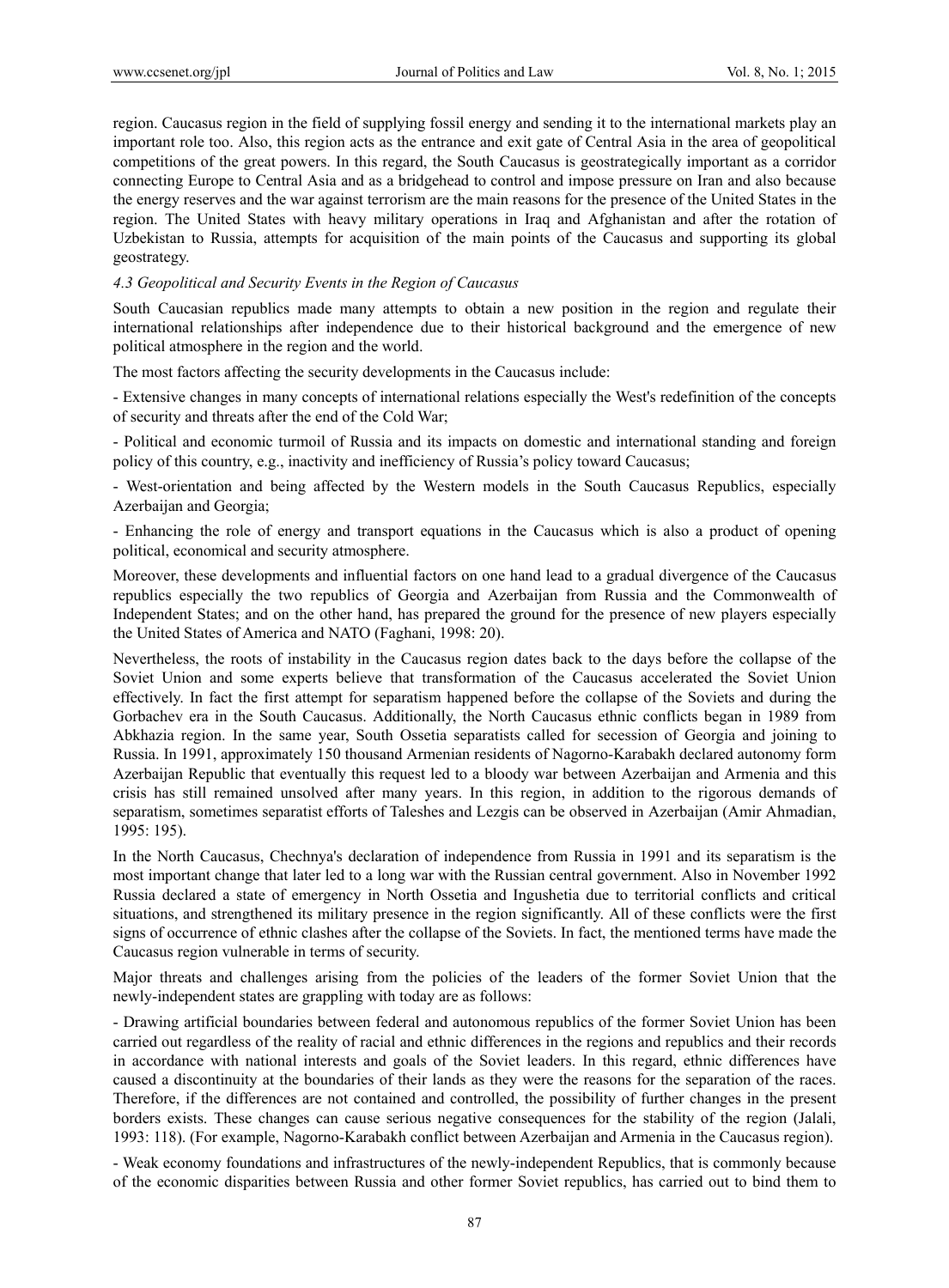Russia, and quell any claim of independence.

- Elimination of religion by Soviet communist system and its dissension policy for governing according to centralization policies.

- Cultural matching of different ethnic groups around Russian culture (or through Russian dominance) and depriving individuals identity with slogans such as the plan of "new leading man" (Vaezi, 2002: 55).

That is, while Caucasus has a variety of climates and geographic landscapes and about 50 ethnic groups of three major language families are living in the region (Amir Ahmadian, 1995: 189). In fact, cultural landscapes of the Caucasus are more diverse of its geographical perspectives. Caucasus is the confluence of Islam and Christianity. This condition has led to major conflicts in some cases. Although the three countries located in Caucasus region have their own language and indigenous populations but each of these countries have different minorities. In contrast to the people of the Central Asian region, the majority of its people are Sunni. The number of religions in the Caucasus each related to separate national minorities has made complex the situation of this region more.

Majority of the population of Azerbaijan are followers of the Shiite. The majority of the people of Armenia and Georgia each are connected to a branch of the Eastern Orthodox Church and Armenians and Azerbaijanis reside in Georgia, Russia and other republics too. A significant number of the populations of Nagorno-Karabakh Autonomous Region are also Armenians. In addition, the Nakhchivan Autonomous Republic with a majority of Azerbaijani Turk territory are isolated and surrounded by Iran, Armenia and Turkey.

Autonomous republics of Ajaria and Abkhazia as well as Ossetia Autonomous Region have a substantial minority and separatist forces in Abkhazia and North Ossetia are active. However, the most complicated situation is related to the North Caucasus region that contain shared border of the Russian Federation with the South Caucasus countries. North Caucasus region with more than 19 local and ethnic groups (according to the latest census of the Soviet Union in 1989) and a significant number of people of Russian descent as well as Kazakh minorities, Nogay and some other groups has become one of the most diverse ethnic and linguistic regions of the world. And by considering three main linguistic groups as well as existing religions in the region and also many ethnic groups will have more complex situation too (Vaezi, 2002: 57).

While in the Caucasus, because of the dominance of ethnic attitudes and the Communist beliefs among leaders of these countries and the unwillingness of local governments, civil societies such as political parties and non-governmental organizations have not yet reached proper maturity and growth over the past decade, the civil society organizations of Caucasus are not able to break down ethnic boundaries commonly. Civil society has ethnic functions and its area of expansion does not exceed from the borders of a certain ethnicity or even in some cases a specific geographic region (e.g. Nakhjivanis). These groups of civil institutes not only are not mediation for establishing security and stability, but also in some cases become a factor for the development of conflict and instability (Aydin, 2000: 165).

In fact Caucasus countries are seeking to fill the vacuum created after the collapse of the Soviet Union. So they have involved in a competition to create influential environments and gain maximum benefits from the new position. These transformations are not limited only to the Caucasus and the consequences of these policies can affect the broader region (Vaezi, 2002: 58).

It should be mentioned that Caucasus countries according to their potential are faced with some opportunities for economic development. Choosing poor economic development patterns that do not lead to economic prosperity and improving people's lives can lead to increased instability. Increasing the income of the countries of the region from the sale of natural resources has led to differences in the lives of people and has created migrations caused by economic interests and consequently has transformed ethnic groups polarization and can expose the regional security with some threats.

Given that the economy of these republics is heavily dependent on Moscow and the leaders of newly-independent states did not choose independent economic policies after independence, some economic analysts expressed skepticism about solving the inefficiency of economic structure of Caucasian countries. Gumpel believes that economic problems of these countries depend on a set of economic, cultural, domestic politics and international relations or according to Nikolai Shisilef, these republics need for foreign economic assistances for at least 20 years for ending the poor economic situation (Gumpel, 1994: 40-43).

Also, competition for access to oil and gas resources of the Caspian Sea can also cause tensions. If you spend the revenues of oil for military purchases in order to achieve political objectives of regional competitiveness, the balance of the region is distracted and this will result in instability of the region. The exploitation of economy and specially oil and granting concessions to foreign countries to resolve conflicts in their favor is another factor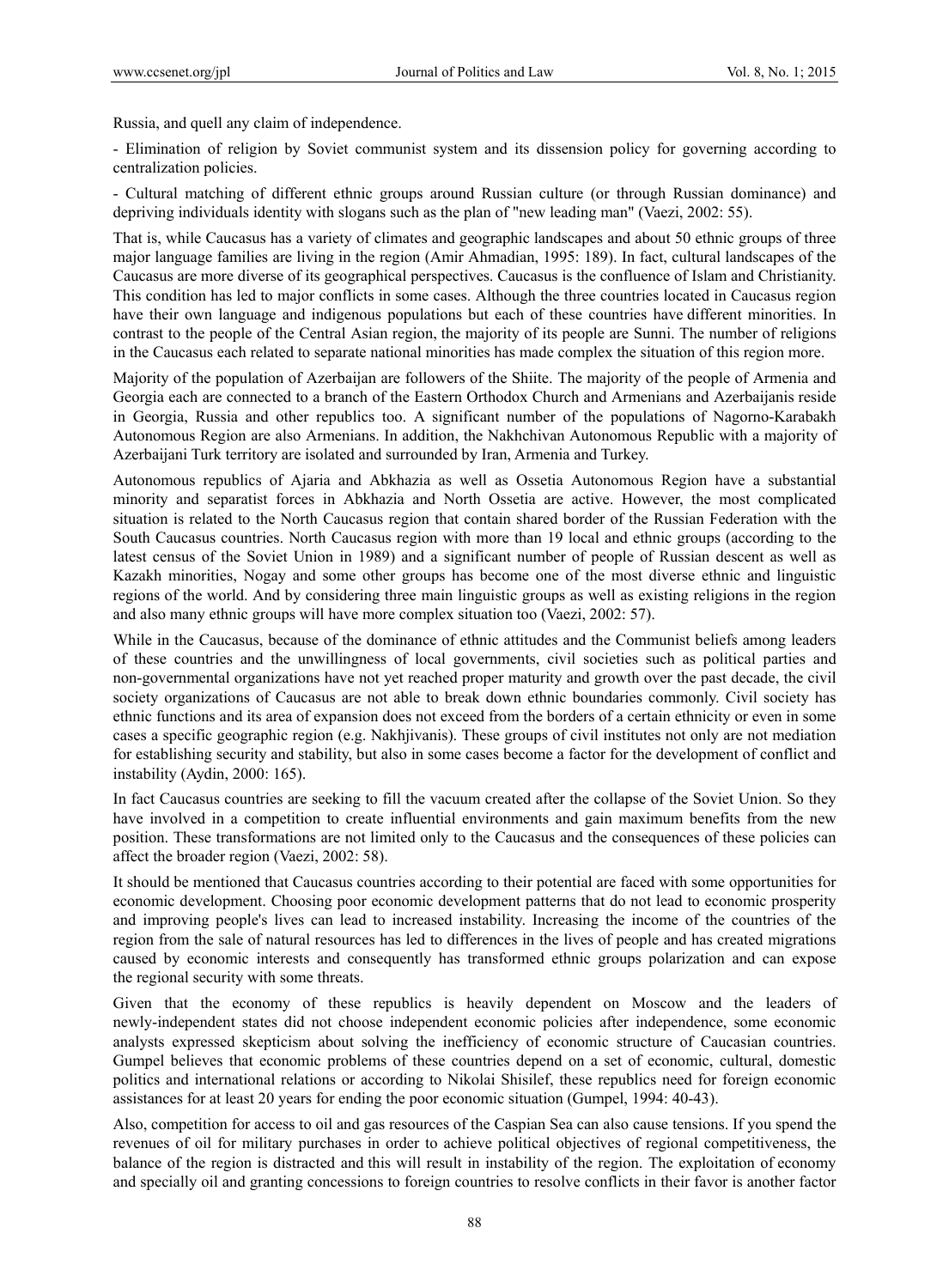for the competition between regional and trans-regional powers that can cause instability in the region.

#### *4.4 The Main Conflicts in the Caucasus Region*

Independence of the Caucasus and Central Asian Countries and collapse of the old order caused irregularities in the geopolitics of the region that consequently led to change of global geopolitics of the world. These developments emerged with elements created from the coexistence era of these republics in the Soviet Union territory and have complicated the situation of the region. The situation created within the newly-independent states can lead to instability in the region. In fact, the internal situation of the Caucasus and foreign relations of its states has changed the balance of power in the countries of this region. Obviously, any change in the relationships and balance of power in the region affect initially on the neighboring countries, especially Russia, Iran and Turkey. Then this limited circle becomes more widespread by joining a number of other countries. In fact, the Caucasus countries are seeking to fill the vacuum created by the collapse of the Soviet Union. Therefore, they have exposed themselves to a competition for creating influential environments and gaining maximum benefits from new opportunities. These transformations are not limited only to the Caucasus and the consequences of these policies can affect a broader region (Vaezi, 2002: 58).

Among conflicts in the Caucasus, Karabakh conflict is one of the complex and long-standing regional events that have large dimensions and it's variables are still unclear and ambiguous. So that this crisis has been continuing till now and has converted to an International and Inter-governmental issue and conflict from a domestic subject over the past years. Karabakh conflict has had profound impact on relations between countries in the region and led to strengthening trans-regional forces presence in this area which led to threatening Iran's interests and creating security challenges. It's typical example can be observed in Azerbaijan security pacts with countries opposing the Islamic Republic of Iran and oppositions activities. Karabakh conflict evolved seriously in the late 1980s in the political atmosphere of the Soviets and after the collapse of the Soviet Union in that turbulent era emerged between two recently established states of Azerbaijan and Armenia as a fundamental conflict. Both countries according to the policies adopted in this regard began a bloody and perfect war that a lot of casualties and displaced persons were some of the outcomes of this war for both sides.

Minsk Group from behalf of the Conference on Security and Cooperation in Europe continued dialogue with the parties of the conflict. Despite the made efforts, this autonomous region strengthened its relations with Armenia. Election of leaders of this region as president of Armenia cleared Nagorno-Karabakh ties depth and breadth with this country during the next years (Koolaee, 2009: 196). In this process, the world witnessed extreme decisions in crisis too. So that in December 1989 the Parliament of Armenia-announced Karabakh as part of Armenia (Eastern Europe, Russia and Central Asia, P. 62).

Although, the fight was stopped in 1994, but the efforts of these governments and international and regional organizations, for finding a mutually acceptable political solution to end the crisis have been fruitless so far. The situation of neither war nor peace between the ruling parties is observed and at any moment there exist the possibility of occurring a war between the two sides.

In the aftermath of the conflict between Azerbaijan and Armenia over Nagorno-Karabakh issue, parts of the Azerbaijan country were occupied by Armenia that changed the geographical situation and distracted transportation between Nakhchivan Autonomous Region and Republic of Azerbaijan. Meanwhile, the flood of refugees from Karabakh and other regions to the conflicting countries (Azerbaijan and Armenia) were flooded and created social and economic problems for both sides.

In addition, due to the proximity of the two countries, longstanding relationship between the two countries, and the loss of diplomatic relations and economic relations between the two sides, many negative effects have affected the economic situation and living conditions and consequently the standards of living and general welfare of the citizens of the two countries. The important point is that late problem-solving and the lack of progress, even negligible, in making required preparations and arrangements to end the conflict make searching and finding hidden capacities difficult in this regard. And the main obstacle on this way is mistrust and hostile attitudes of the parties towards each other and strengthening this view of both sides.

# **5. Regional and Trans-Regional Security Approaches of Countries in the Caucasus**

The existence of some economic opportunities as well as security threats in this region has caused that the security of the Caucasus to be converted into a warm political debate from the early stages of independence. In fact, energy resources, potentials of regional experiences as well as the spirit of separatism and insecurity in some areas of this field are among the reasons indicating the importance of security discussion of Caucasus. On the other hand, regional and trans-regional powers' attempts to dominate the political and social situation of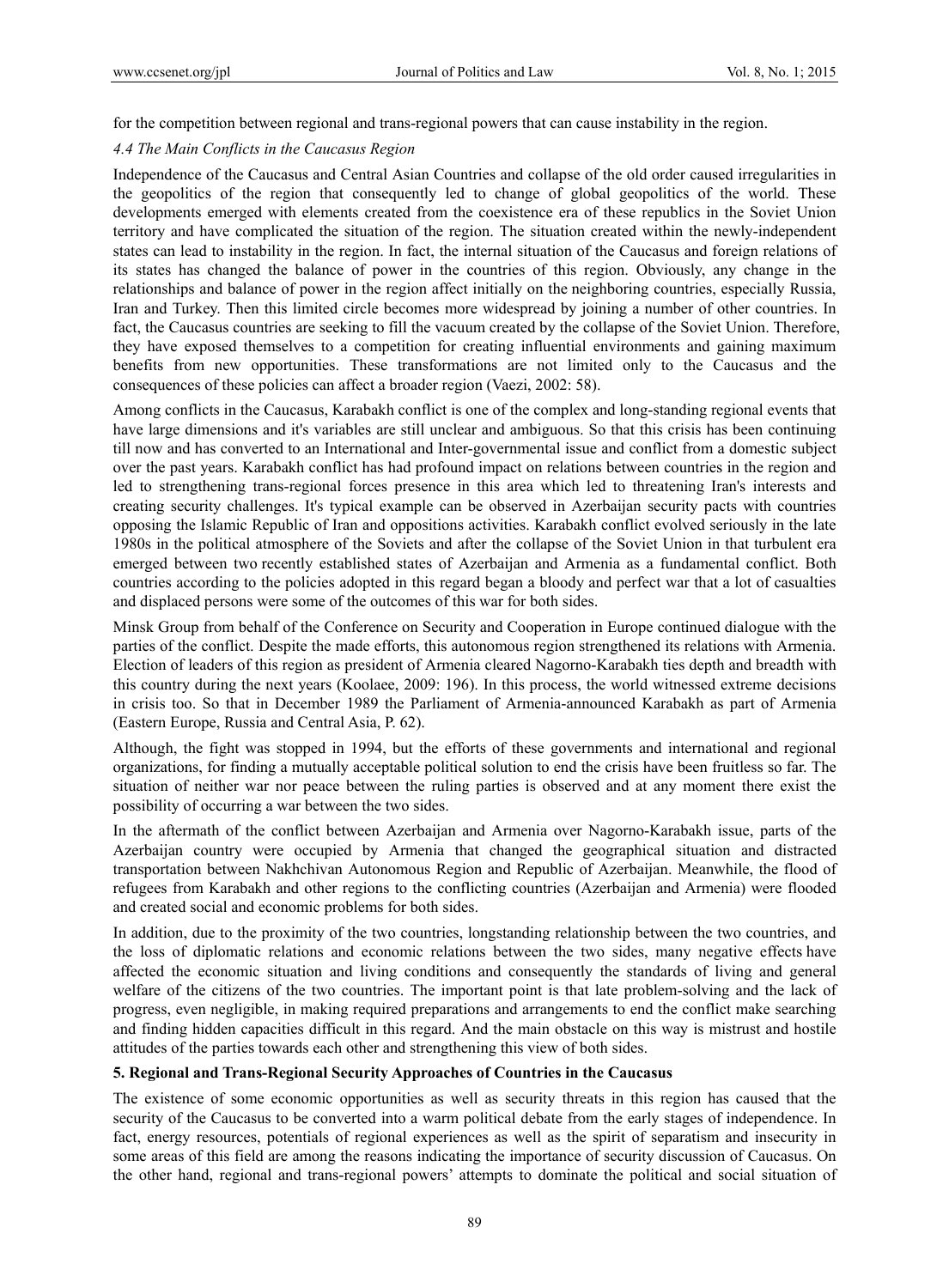Caucasus as well as seizing the management of energy resources has led to the presence of trans-regional and neighboring countries to provide various security plans to stay in this region.

Iran, Russia, Turkey, Europe, Union countries and America are among the countries that are trying to strengthen their presence in the Caucasus region by offering a variety of security designs. However, it must be acknowledged that none of the above mentioned plans could dominate the security of the system properly for providing the security of the region geopologically. The most important security plans listed about the region are as follows:

#### *5.1 Security Plan of Azerbaijan Republic*

Among the three South Caucasus countries, the Republic of Azerbaijan is in a very favorable position in terms of wealth and resources. But in terms of security because of the war with Armenia and the loss of large part of its territory as well as problems it has with other ethnic minorities such as Taleshes and Lezgis is in a very difficult situation and because of loneliness it feels in the war against Armenia is trying to attract the trans-regional powers' attention in the Caucasus, to alter the balance of power in its favor.

This country, according to the nature of its foreign policy is more willing to increase the presence of trans-regional powers in order to provide the security of the region. Accordingly, the approach taken by Baku in order to secure the region is approach of  $3+2+2$  that Figure 3 represents the three countries in the Caucasus region, Digit 2 indicates the presence of two regional countries i.e. Turkey and Russia and the last digit represents America and Europe Union as two trans-regional powers. In facing with the presence of Iran as a neighboring country that according to its particular geopolitical situation plays a more influential role in regional security balance, this country is talking and interacting with countries opposing with Iran and has extensive military and security cooperation with Israel to ignore influence and power of Iran in this region. On the other hand, this country with accepting some of the members of the MKO from Iraq's Camp Ashraf and harboring terrorists for training and executing terrorist operations in Iran intends to tighten security circle to Iran and thereby threaten the interests of Iran.

## *5.2 Armenia's Security Plan*

Armenia's security doctrine is similar to that of designed by the Organization for Security and Cooperation in Europe for Caucasus region. This security approach known to  $3+3+2$  Plan, consists of three countries of the Caucasus region in addition to Iran, Russia, Turkey, plus two trans-regional powers i.e. America and the Union of Europe. Among the three countries of South Caucasus, Armenia Country, given the dire geopolitical situation it is facing with, and the impasse caused by the blockade of Turkey and Azerbaijan, relies on Iran in its policies as a way out of the deadlock and a reliable support in the region and has made several security and economic alliances with Iran since the beginning of independence and despite the insistence of Israel for having an Embassy to this country has refused to accept the request of opening an Embassy to Armenia because of the special considerations as well as special and extensive relationships with Iran. It seems that due to the opening of a new chapter in relations between Armenia and Turkey, geopolitical pressures arising from the impasse over Armenia in the region to be removed and Iran's geopolitical value as the only route linking Armenia to international waters to be challenged and damaged for this country by opening the borders of Turkey.

#### *5.3 Georgia's Security Plan*

With the collapse of the Soviet Union and the independence of the countries of Azerbaijan, Georgia and Armenia in the Caucasus, five autonomous regions came into being in this part because of the legacy of the communist government policies and political boundaries incongruent with ethnic and racial boundaries in the sub-national level. Existence of autonomous units of Ajaria, Abkhazia, South Ossetia, Nakhchivan, Nagorno-Karabakh in the Caucasus region has been the origin of many political and security developments during the past two decades. Particularly given to bloody civil wars in Georgia over two regions of Abkhazia and South Ossetia which led to the Russian military intervention, Caucasus republics have faced many challenges after independence for forming state-nation.

In the meantime, Russian Federation has been trying to revive its past influence on the region that know it a part of its close exterior area. The traditional relations of the region, with occurrence of Color Revolution known as the Rose Revolution in Georgia in 2003 and taking-power of the West-orientation authorities and anti-Russian regime in this country entered into a new phase and led to a further gap in the area. So that given to differences between Armenia and Azerbaijan, the situation in the Caucasus has become more complex. West-orientation policies of the new leaders in Tbilisi, for establishing a broader relationship with the Euro – Atlantic institutions, including Europe and NATO, exacerbated the conflict between the policies of the West, with the goals and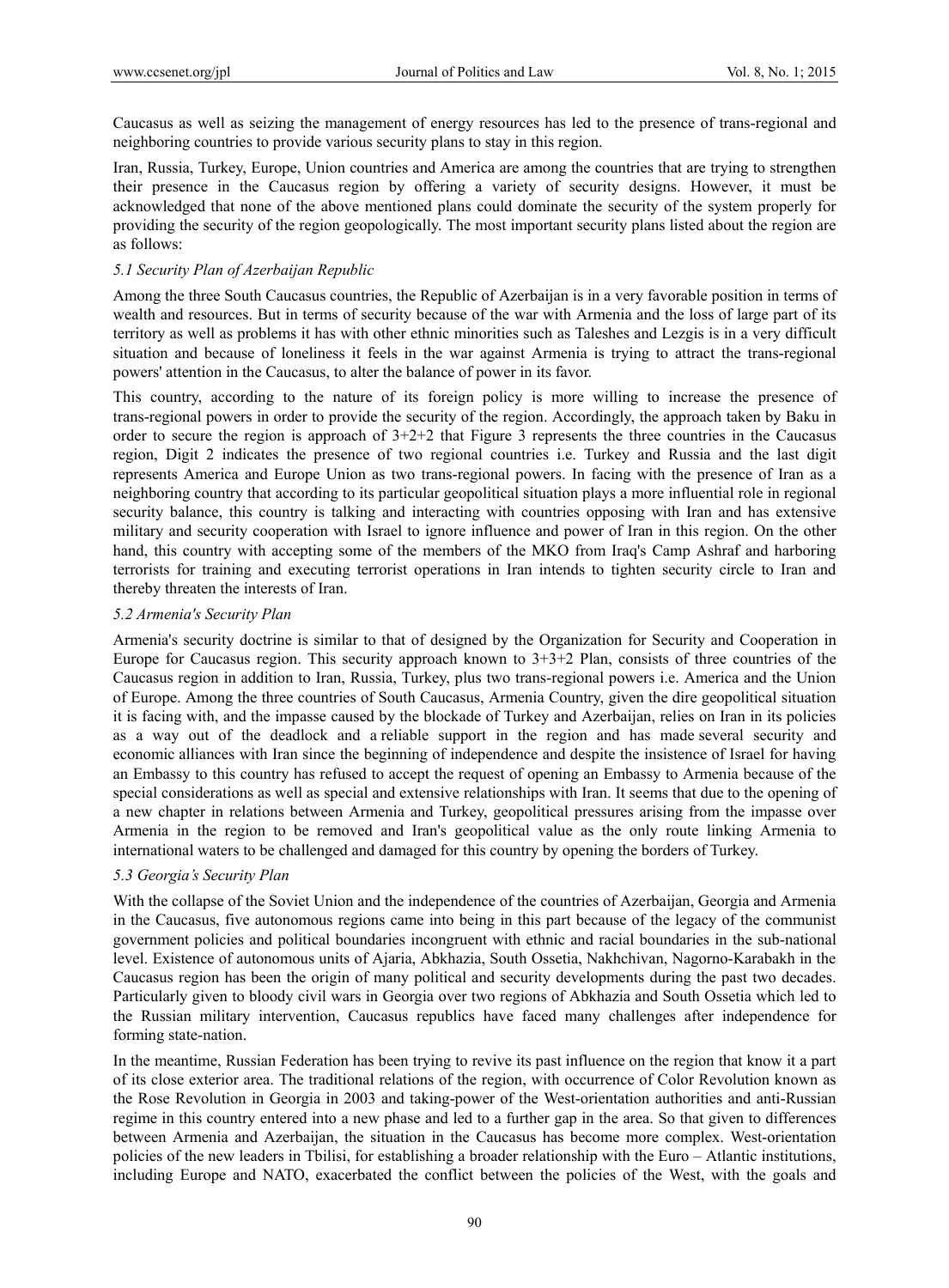interests of regional actors such as Russian Federation in the South Caucasus fragile region. This trend of contrast with Saakashvili's government action in restoring the sovereignty of Georgia's central government over two regions of Abkhazia and South Ossetia, and Russia's more widespread military response in August 2008, reached its climax. That is, some experts with pessimism talked about a new cold war between Russia and the West.

But unlike these expectations, evolution of the Caucasus region continued differently. Change of government in the United States and establishment of the Democrats led by Barack Obama caused Washington to adopt different policy to what's happening in international revolutions especially in relations with the Russian Federation. Moscow also adopted more flexible policies towards developments in the Caucasus region. Also, the establishment of diplomatic relations between Turkey and Armenia, resuming Azerbaijan and Armenia's talks over the separatist region of Nagorno-Karabakh, Georgia's internal problems parallel to holding Zhou negotiations to resolve the separatist crisis in this country are among the most important events of the year developments since 2008 that have affected the Caucasus region. Accordingly, Georgia, similar to Republic of Azerbaijan, has tied its security with regional and trans-regional powers because of the geopolitical situation and the existence of various ethnics. Even now, despite the geopolitical crisis in this country ("South Ossetia" and "Abkhazia" Separatism and the invasion of Russia to these territories under the pretext of defending the breakaway regions) and dissatisfaction dominated on Georgia's society toward the pro-West government of Saakashvili, tendency to the West is followed on political and security issues as a consolidated and institutionalized current by the authorities of this country.

## *5.4 Turkish Security Plan*

Turkey has tried to increase its position and role in the region in terms of its foreign policy principles by providing a pattern parallel to removal of fundamental role of the two countries of the region, i.e. Iran and Russia. The model considered by Turkey has proposed, i.e.,  $3+1+2$ , includes three countries of the Caucasus region along with Turkey as a regional power and America and union Europe are considered as members establishing the safety of Caucasus. In this regard Turkey despite the red lines it has in its government with Armenia over the disputed issues has taken some steps for thawing relations between the two countries and achieving Crescent Turkic States of Central Asia and the expanding influence and implementing new – Ottoman policies of Turkish foreign policy. This long skip of Turkey to play role in the region, limits and challenges the interests of two significant powers in the region (Iran and Russia).

# *5.5 Russian Security Plan*

Moscow despite the fact that is concerned to the role of Iran in regional developments, but strives to not only does reduce the presence of Iran in the region, but also ignores the role of America, Europe and even Turkey because of the security concerns and the hidden and clear dependencies of newly independent republics to Russia. Moscow is trying to relying on its power, Moscow is trying to play a unique role in the security of the Caucasus region. In the Russian plan, regardless of the impact of regional and trans-regional countries, only the presence of three countries in the Caucasus and Russia has been mentioned. In fact, Russia knows traditionally Caucasus as its security privacy and its backyard and has no desire to the presence of another power such as Iran or America in this region.

#### *5.6 The Security Plan of Europe Union*

Caucasus countries in terms of having energy resources are important for the Europe Union. In terms of security, Europe Union does not want these countries to have destabilization potential to Europe. In this plan developed by the Organization for Security and Cooperation in Europe. The role of the three countries of the Caucasus region in addition to the three neighbors, i.e., Iran, Turkey and Russia, along with America and Europe Union is stressed (Afshordi, 2001: 331).

The Organization for Security and Cooperation in Europe's plan includes the following terms: Adopting interim status for Nagorno-Karabakh, pending the determination of the legal regime in this area to the future, ensuring the minimum security and self-controlling of lands in the composition of the former province of Nagorno-Karabakh to the framework of the interim regime and the return of the occupied territories surrounding Nagorno-Karabakh to Azerbaijan. Furthermore, creating a link corridor between Nagorno-Karabakh and Armenia from the Lachin region, the return of refugees and the displaced people to their homes, and the participation of peace keepers in the conflict settlement considering the impossibility of guaranteeing the peace without the participation of the forces are among other terms in this regard.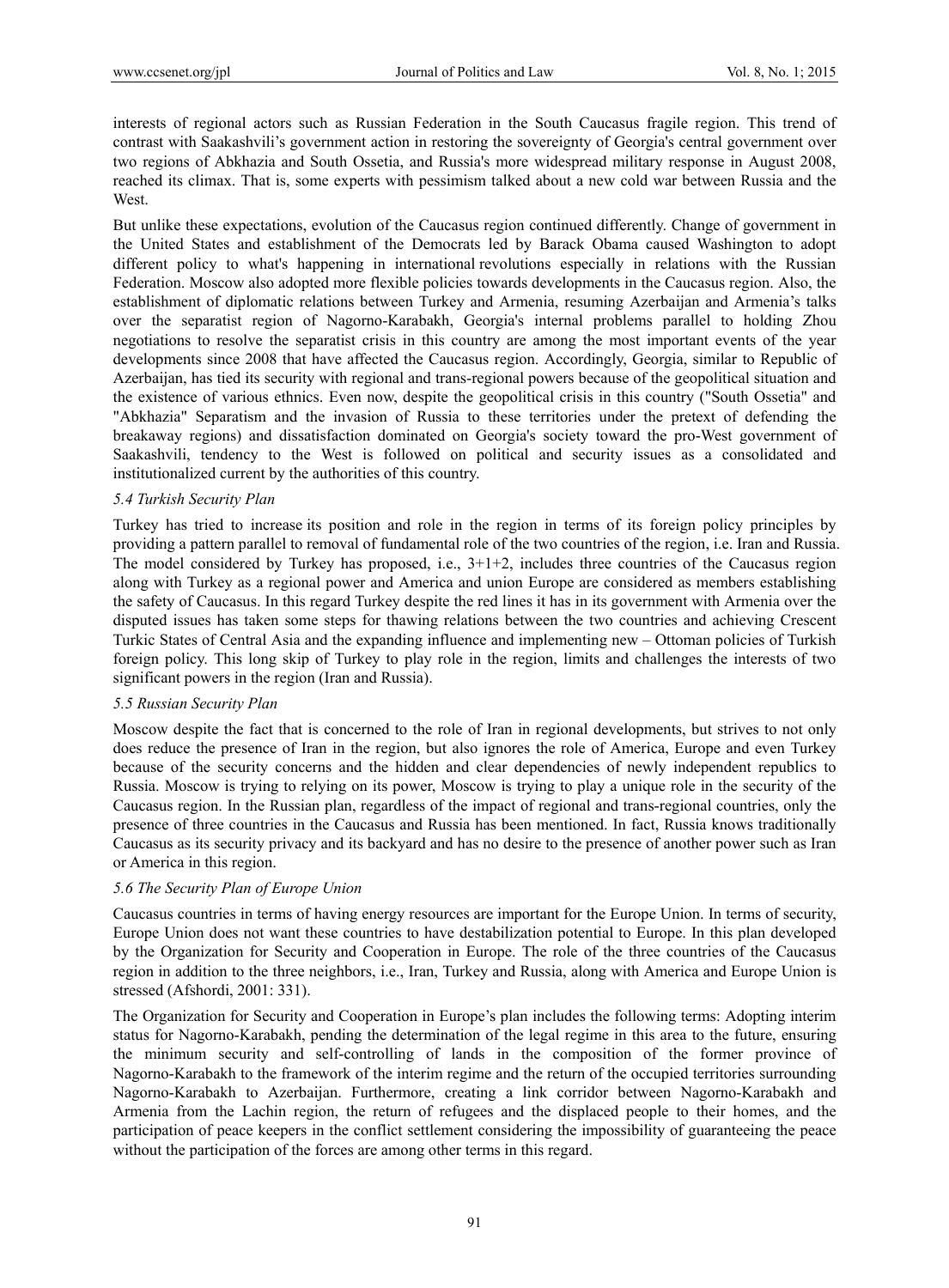#### *5.7 Iran's Security Plan*

Caucasian ethnic conflicts in Nagorno-Karabakh, Abkhazia and South Ossetia indicate the presence of instability factors in the region. In fact ethnic conflicts have led to destroying many of the economic and industrial structures, growth and spread of organized crimes, and above all, the political instability in the region. On the other hand, these conflicts will promote ethnic nationalism in the form of an ideology in the region constantly. Currently, conflicts such as contrast between Azerbaijan and Armenia over Nagorno-Karabakh region, the conflict between the central government of the Georgian and breakaway regions of Abkhazia and South Ossetia still remain unresolved. Although the legacy left by the Soviet Union and the weakness of the central government and foreign interventions are the causes of many of these tensions and their continuation, other factors such as lack of civic consciousness, growth of ethnic feelings among the minorities, and trying to maintain dominance, reviewing history to explore ethnic achievements and finally political extremism have played role in this regard. In addition, other factors also contributed to exacerbation of ethnic tensions in the Caucasus including the salience of ethnic identity in the Caucasus region compared to other regions of the former Soviet Union. Insistence on maintaining the local language, and its diversity in the Caucasus in contrast to the Russian language and lack of moving ethnic groups within the region can be noted.

Iran within its security perspective on the basis of tension-removing has made widespread efforts to engage in providing the regional peace and stability in opposition to any foreign influence in peripheral areas. Undoubtedly geopolitical characteristics, ethnic assimilation and political and economic power have increased Iran's influence to establish stability and security in the region. Within a security perspective, Iran believes that any attempt to militarize the region, building military blocks, and the preparing other involved actors can not provide lasting security. The security of the region should be established by the countries of the region.

According to Islamic Republic of Iran, a principal and sure formula which is a base for common and mutual understanding of all countries in the region can ensure any security arrangements excluding one or more countries not only is not perfect, but also leads that excluded countries to be able to emerge as a source of insecurity in the region. Hence, the model that Islamic Republic of Iran has provided for the local and regional crisis management and establishing security and stability in the South Caucasus countries is called Formula 3+3, includes the three Caucasus countries of Armenia, Azerbaijan and Georgia, and three neighboring powers, i.e., Russia, Turkey and Iran. However, Iran is not opposed to the presence of other countries after the creation of security arrangements if they are not destructive to the peace and stability in the region, but has adopted security-making approach based on collaboration with other regional actors to resolve challenges and issues of security in order to reduce security threats caused by environmental surroundings and to help improve regional security. In this context, contributing to formation of strong and capable states for managing internal conflicts and instabilities is essential. Secondly, increased collaboration between local governments and transparency and exchange of information can lead to improved security in the region.

In this context, restricting the influence and power of trans-regional powers in security system of the region to help create the native security system in Iran's approach is important. But this does not mean ignoring international capabilities and facilities in order to promote regional security and reducing challenges and instabilities. But we can utilize all international potentials in the form of international organizations in order to reduce volatility and stabilizing and strengthening the political and economic structures as factors underlying security-making in the region.

## **6. Conclusion**

The Caucasus is known as a mountainous, historical and a crossroad between East and West, North and South, and Europe and Asia. During the cold war the Caucasus region was considered a remote and neglected area. But after the collapse of the Soviet Union, the geopolitical face of this area changed completely. Now this region due to its unique political, economic, military, social, cultural aspect is witnessing the political economical, military, social and environmental instability. After the collapse of the Soviet Union, regional wars, ethnic conflicts security challenges, population displacement and ethnic cleansing has been widely performed in the Caucasus. Hence examining the issue of security in the Caucasus appears to be very important.

This region has become the competition center between America and European countries, Russia and China for political and economic influence because of having rich oil and mineral and economic reserves and geopolitical importance. In recent years, regional and trans-regional actors and alienating from the Caucasus each one according to its interests have proposed a different security model for the region that it has added to the complexity of the security issue in the Caucasus.

Caucasus region despite consisting of more than 50 ethnic groups as a dense and heterogeneous area in terms of